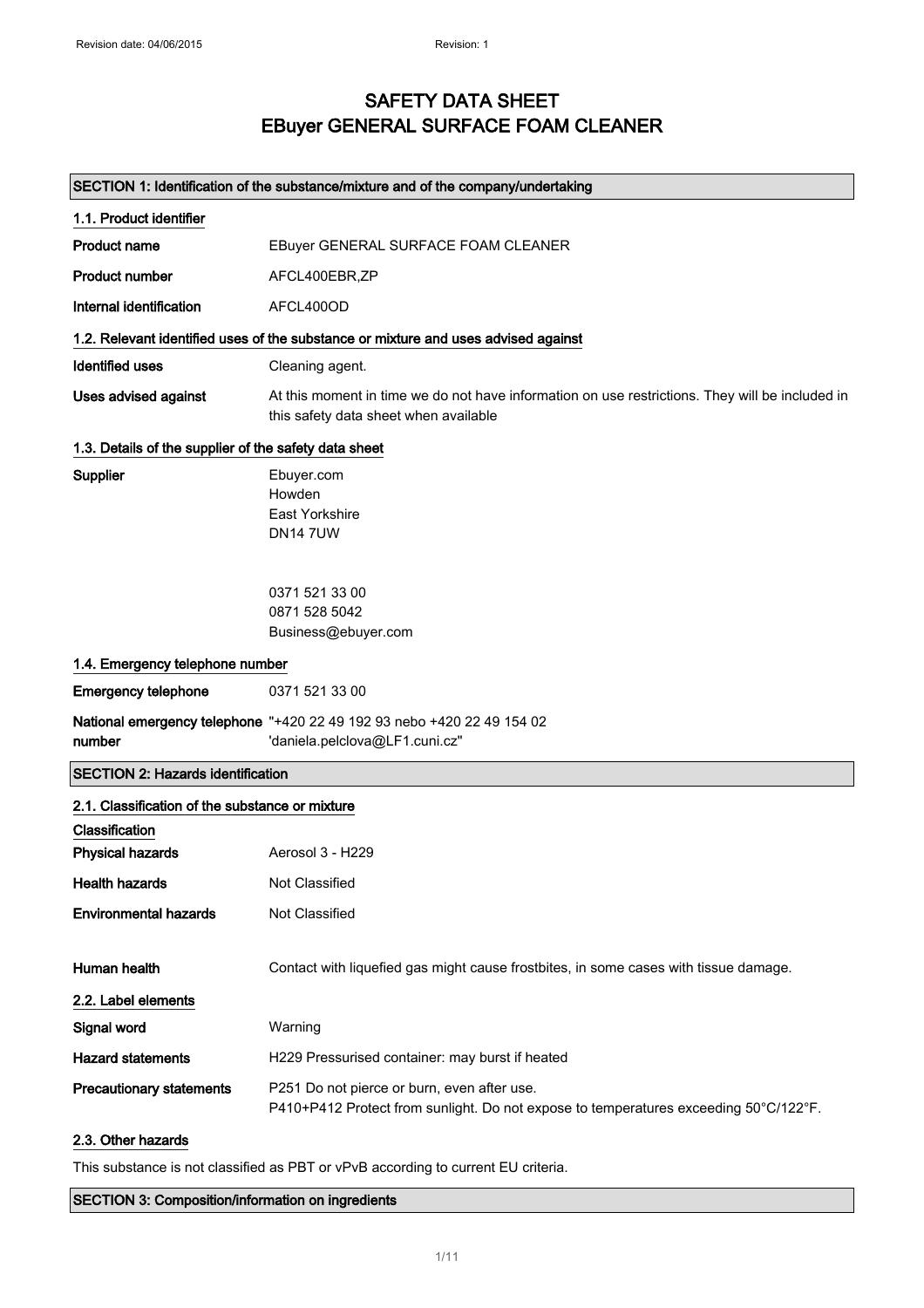| 3.2. Mixtures                                                                                                                      |                      |                        |                                                      |          |
|------------------------------------------------------------------------------------------------------------------------------------|----------------------|------------------------|------------------------------------------------------|----------|
| PROPAN-2-OL                                                                                                                        |                      |                        |                                                      | $1 - 5%$ |
| CAS number: 67-63-0                                                                                                                | EC number: 200-661-7 |                        | REACH registration number: 01-<br>2119457558-25-XXXX |          |
| <b>Classification</b><br>Flam. Liq. 2 - H225<br>Eye Irrit. 2 - H319<br><b>STOT SE 3 - H336</b>                                     |                      | F;R11 Xi;R36 R67       | Classification (67/548/EEC or 1999/45/EC)            |          |
| DISTILLATES (PETROLEUM), HYDROTREATED LIGHT;<br><b>KEROSINE - UNSPECIFIED</b>                                                      |                      |                        |                                                      | $1 - 5%$ |
| CAS number: 64742-47-8                                                                                                             | EC number: 265-149-8 |                        | REACH registration number: 01-<br>2119484819-18-XXXX |          |
| Classification<br>Skin Irrit. 2 - H315<br>STOT SE 3 - H336<br>Asp. Tox. 1 - H304<br>STOT SE 3 - H336<br>Aquatic Chronic 2 - H411   |                      | Xn;R65                 | Classification (67/548/EEC or 1999/45/EC)            |          |
| 2-BUTOXYETHANOL                                                                                                                    |                      |                        |                                                      | $1 - 5%$ |
| CAS number: 111-76-2                                                                                                               | EC number: 203-905-0 |                        | REACH registration number: 01-<br>2119475108-36-XXXX |          |
| Classification<br>Acute Tox. 4 - H302<br>Acute Tox. 4 - H312<br>Acute Tox. 2 - H330<br>Skin Irrit. 2 - H315<br>Eye Irrit. 2 - H319 |                      | Xn;R20/21/22 Xi;R36/38 | Classification (67/548/EEC or 1999/45/EC)            |          |
| 2-AMINOETHANOL                                                                                                                     |                      |                        |                                                      | 1%       |
| CAS number: 141-43-5                                                                                                               | EC number: 205-483-3 |                        | REACH registration number: 01-<br>2119486455-28-XXXX |          |
| Classification<br>Acute Tox. 4 - H302                                                                                              |                      | C;R34 Xn;R20/21/22     | Classification (67/548/EEC or 1999/45/EC)            |          |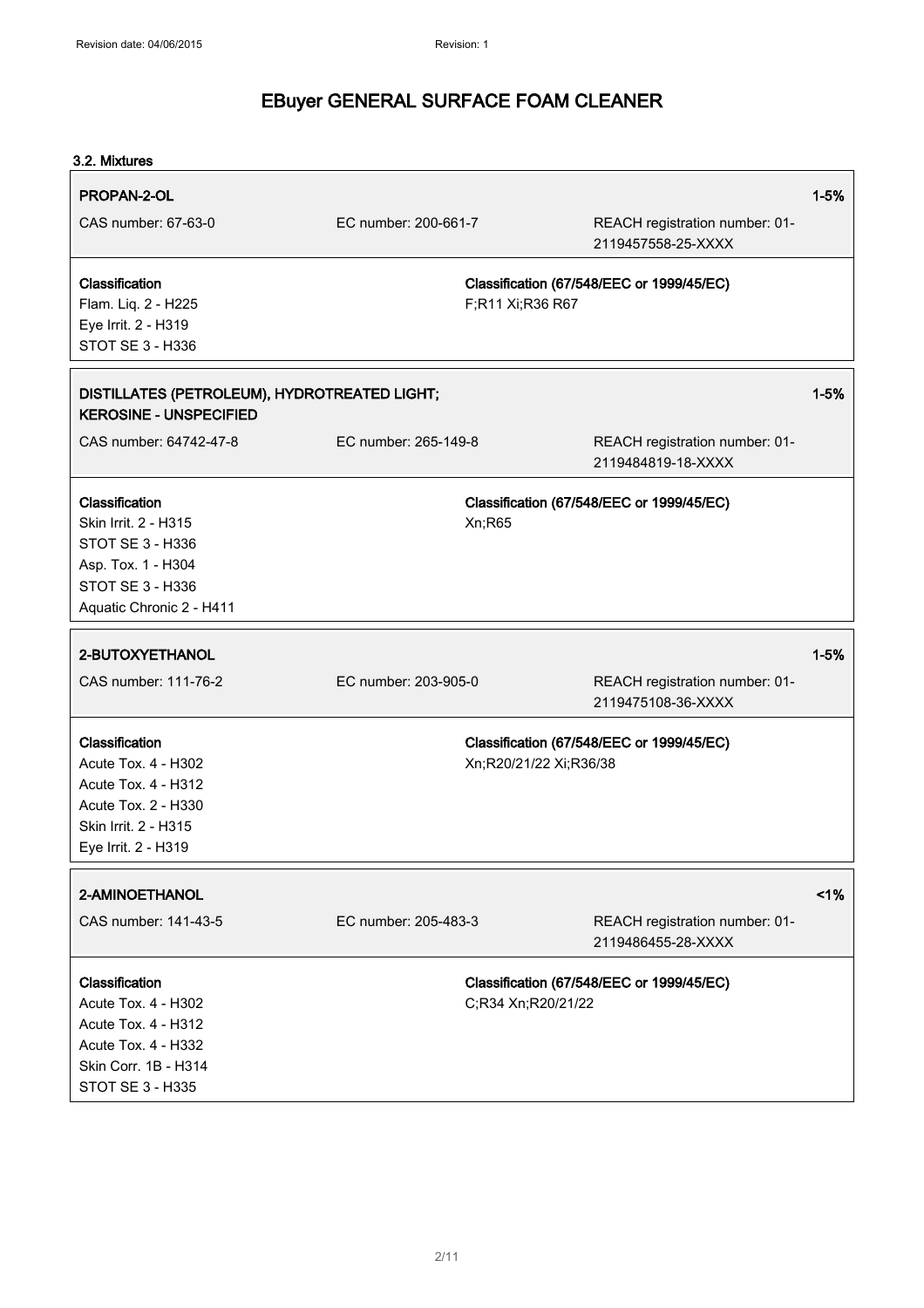| <b>BUTANE</b>                                              |                                                                                                                                                                                                                                                                        | 1%                                                                                            |  |
|------------------------------------------------------------|------------------------------------------------------------------------------------------------------------------------------------------------------------------------------------------------------------------------------------------------------------------------|-----------------------------------------------------------------------------------------------|--|
| CAS number: 106-97-8                                       | EC number: 203-448-7                                                                                                                                                                                                                                                   | REACH registration number: 01-<br>2119474691-32-XXXX                                          |  |
| Classification<br>Flam. Gas 1 - H220                       | Classification (67/548/EEC or 1999/45/EC)<br>$F + R12$                                                                                                                                                                                                                 |                                                                                               |  |
| Press, Gas                                                 |                                                                                                                                                                                                                                                                        |                                                                                               |  |
| <b>SODIUM HYDROXIDE</b>                                    |                                                                                                                                                                                                                                                                        | 1%                                                                                            |  |
| CAS number: 1310-73-2                                      | EC number: 215-185-5                                                                                                                                                                                                                                                   |                                                                                               |  |
| Classification                                             |                                                                                                                                                                                                                                                                        | Classification (67/548/EEC or 1999/45/EC)                                                     |  |
| Skin Corr. 1A - H314                                       |                                                                                                                                                                                                                                                                        | C:R35                                                                                         |  |
| Eye Dam. 1 - H318                                          |                                                                                                                                                                                                                                                                        |                                                                                               |  |
|                                                            | The Full Text for all R-Phrases and Hazard Statements are Displayed in Section 16.                                                                                                                                                                                     |                                                                                               |  |
| <b>Composition comments</b>                                | levels., Ingredients are registered on AICS                                                                                                                                                                                                                            | Ingredients not listed are classified as non-hazardous or at a concentration below reportable |  |
| <b>SECTION 4: First aid measures</b>                       |                                                                                                                                                                                                                                                                        |                                                                                               |  |
| 4.1. Description of first aid measures                     |                                                                                                                                                                                                                                                                        |                                                                                               |  |
| Inhalation                                                 | Move affected person to fresh air at once. Keep affected person warm and at rest. Get<br>medical attention immediately.                                                                                                                                                |                                                                                               |  |
| Ingestion                                                  | Do not induce vomiting. Rinse mouth thoroughly with water.                                                                                                                                                                                                             |                                                                                               |  |
| <b>Skin contact</b>                                        | Wash skin thoroughly with soap and water. Get medical attention if any discomfort continues.                                                                                                                                                                           |                                                                                               |  |
| Eye contact                                                | Remove any contact lenses and open eyelids wide apart. Continue to rinse for at least 15<br>minutes and get medical attention.                                                                                                                                         |                                                                                               |  |
|                                                            | 4.2. Most important symptoms and effects, both acute and delayed                                                                                                                                                                                                       |                                                                                               |  |
|                                                            | 4.3. Indication of any immediate medical attention and special treatment needed                                                                                                                                                                                        |                                                                                               |  |
| Notes for the doctor                                       | Treat symptomatically.                                                                                                                                                                                                                                                 |                                                                                               |  |
| <b>SECTION 5: Firefighting measures</b>                    |                                                                                                                                                                                                                                                                        |                                                                                               |  |
| 5.1. Extinguishing media                                   |                                                                                                                                                                                                                                                                        |                                                                                               |  |
| Suitable extinguishing media                               |                                                                                                                                                                                                                                                                        | The product is not flammable. Use fire-extinguishing media suitable for the surrounding fire. |  |
| 5.2. Special hazards arising from the substance or mixture |                                                                                                                                                                                                                                                                        |                                                                                               |  |
| Specific hazards                                           | Vapours are heavier than air and may travel along the floor and accumulate in the bottom of<br>containers. Vapours may be ignited by a spark, a hot surface or an ember. Containers can<br>burst violently or explode when heated, due to excessive pressure build-up. |                                                                                               |  |
| Hazardous combustion<br>products                           | other toxic gases or vapours.                                                                                                                                                                                                                                          | Oxides of carbon. Thermal decomposition or combustion may liberate carbon oxides and          |  |
| 5.3. Advice for firefighters                               |                                                                                                                                                                                                                                                                        |                                                                                               |  |
| Protective actions during<br>firefighting                  | Move containers from fire area if it can be done without risk.                                                                                                                                                                                                         |                                                                                               |  |
| Special protective equipment<br>for firefighters           | Wear positive-pressure self-contained breathing apparatus (SCBA) and appropriate protective<br>clothing.                                                                                                                                                               |                                                                                               |  |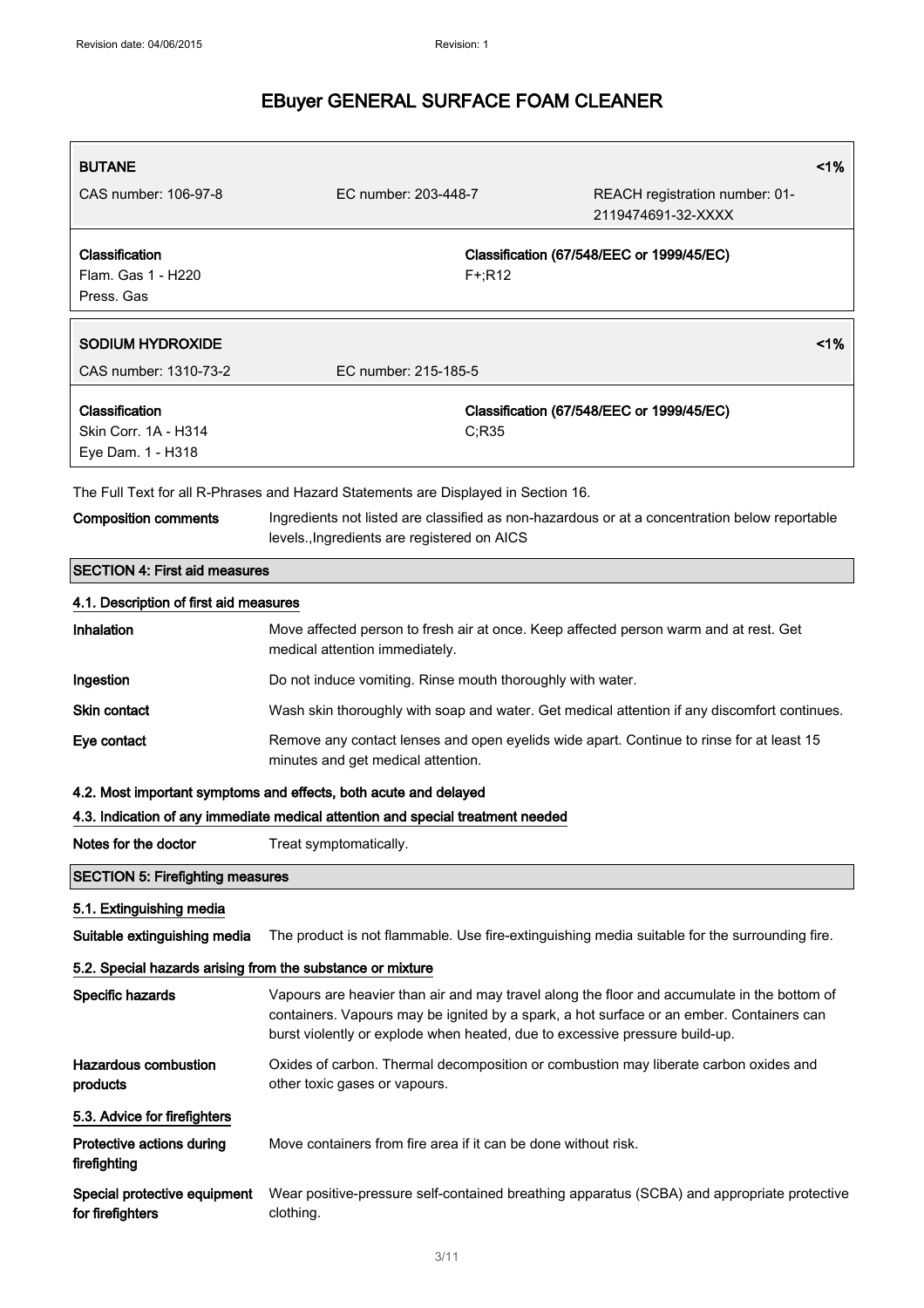| <b>SECTION 6: Accidental release measures</b>                                                                                                            |                                                                                                                                                                                                              |  |  |
|----------------------------------------------------------------------------------------------------------------------------------------------------------|--------------------------------------------------------------------------------------------------------------------------------------------------------------------------------------------------------------|--|--|
| 6.1. Personal precautions, protective equipment and emergency procedures                                                                                 |                                                                                                                                                                                                              |  |  |
| <b>Personal precautions</b>                                                                                                                              | Avoid inhalation of vapours and contact with skin and eyes.                                                                                                                                                  |  |  |
| 6.2. Environmental precautions                                                                                                                           |                                                                                                                                                                                                              |  |  |
| <b>Environmental precautions</b>                                                                                                                         | Do not discharge into drains or watercourses or onto the ground.                                                                                                                                             |  |  |
| 6.3. Methods and material for containment and cleaning up                                                                                                |                                                                                                                                                                                                              |  |  |
| Methods for cleaning up                                                                                                                                  | Absorb in vermiculite, dry sand or earth and place into containers.                                                                                                                                          |  |  |
| 6.4. Reference to other sections                                                                                                                         |                                                                                                                                                                                                              |  |  |
| Reference to other sections                                                                                                                              | Wear protective clothing as described in Section 8 of this safety data sheet. See Section 11<br>for additional information on health hazards. Collect and dispose of spillage as indicated in<br>Section 13. |  |  |
| <b>SECTION 7: Handling and storage</b>                                                                                                                   |                                                                                                                                                                                                              |  |  |
| 7.1. Precautions for safe handling                                                                                                                       |                                                                                                                                                                                                              |  |  |
| <b>Usage precautions</b>                                                                                                                                 | Provide adequate ventilation. Avoid inhalation of vapours. Use approved respirator if air<br>contamination is above an acceptable level.                                                                     |  |  |
| 7.2. Conditions for safe storage, including any incompatibilities                                                                                        |                                                                                                                                                                                                              |  |  |
| <b>Storage precautions</b>                                                                                                                               | Store at moderate temperatures in dry, well ventilated area.                                                                                                                                                 |  |  |
| 7.3. Specific end use(s)                                                                                                                                 |                                                                                                                                                                                                              |  |  |
| Specific end use(s)                                                                                                                                      | The identified uses for this product are detailed in Section 1.2.                                                                                                                                            |  |  |
| <b>SECTION 8: Exposure Controls/personal protection</b>                                                                                                  |                                                                                                                                                                                                              |  |  |
| 8.1. Control parameters                                                                                                                                  |                                                                                                                                                                                                              |  |  |
| Occupational exposure limits                                                                                                                             |                                                                                                                                                                                                              |  |  |
| PROPAN-2-OL                                                                                                                                              |                                                                                                                                                                                                              |  |  |
|                                                                                                                                                          | Long-term exposure limit (8-hour TWA): WEL 400 ppm 999 mg/m <sup>3</sup><br>Short-term exposure limit (15-minute): WEL 500 ppm 1250 mg/m <sup>3</sup>                                                        |  |  |
| 2-BUTOXYETHANOL                                                                                                                                          |                                                                                                                                                                                                              |  |  |
| Long-term exposure limit (8-hour TWA): WEL 25 ppm 123 mg/m <sup>3</sup><br>Short-term exposure limit (15-minute): WEL 50 ppm 246 mg/m <sup>3</sup><br>Sk |                                                                                                                                                                                                              |  |  |

#### 2-AMINOETHANOL

Long-term exposure limit (8-hour TWA): WEL 1 ppm 2.5 mg/m<sup>3</sup> Short-term exposure limit (15-minute): WEL 3 ppm 7.6 mg/m<sup>3</sup> Sk

#### BUTANE

Long-term exposure limit (8-hour TWA): WEL 600 ppm 1450 mg/m<sup>3</sup> Short-term exposure limit (15-minute): WEL 750 ppm 1810 mg/m<sup>3</sup>

#### SODIUM HYDROXIDE

Long-term exposure limit (8-hour TWA): WEL Short-term exposure limit (15-minute): WEL 2 mg/m<sup>3</sup>

WEL = Workplace Exposure Limit Sk = Can be absorbed through the skin.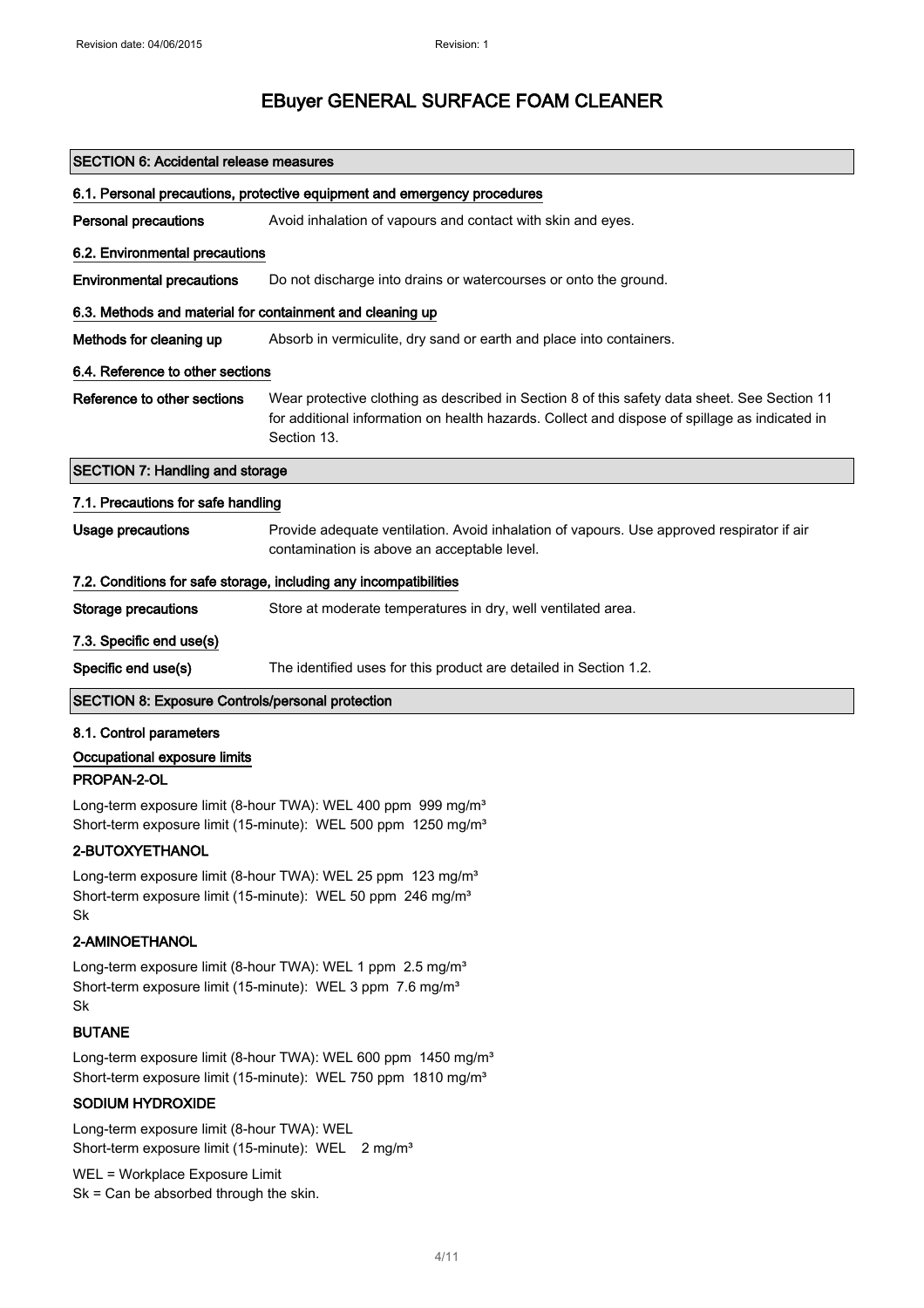#### PROPAN-2-OL (CAS: 67-63-0)

| <b>DNEL</b>                                                | Industry - Dermal; : 888 mg/kg/day<br>Industry - Inhalation; : 500 mg/m <sup>3</sup><br>Consumer - Dermal; : 319 mg/kg/day<br>Consumer - Inhalation; : 89 mg/m <sup>3</sup><br>Consumer - Oral; : 26 mg/kg/day                                                                                                                          |  |
|------------------------------------------------------------|-----------------------------------------------------------------------------------------------------------------------------------------------------------------------------------------------------------------------------------------------------------------------------------------------------------------------------------------|--|
| <b>PNEC</b>                                                | - Fresh water; 140.9 mg/l<br>- Marine water; 140.9 mg/l<br>- Sediment; 552 mg/kg<br>- Soil; 28 mg/kg                                                                                                                                                                                                                                    |  |
| 8.2. Exposure controls                                     |                                                                                                                                                                                                                                                                                                                                         |  |
| Appropriate engineering<br>controls                        | Provide adequate general and local exhaust ventilation. Observe any occupational exposure<br>limits for the product or ingredients.                                                                                                                                                                                                     |  |
| Eye/face protection                                        | The following protection should be worn: Chemical splash goggles. EN166                                                                                                                                                                                                                                                                 |  |
| Hand protection                                            | Chemical-resistant, impervious gloves complying with an approved standard should be worn if<br>a risk assessment indicates skin contact is possible. It is recommended that gloves are made<br>of the following material: Nitrile rubber. Gloves should conform to EN374                                                                |  |
| Other skin and body<br>protection                          | Wear appropriate clothing to prevent any possibility of liquid contact and repeated or<br>prolonged vapour contact.                                                                                                                                                                                                                     |  |
| Hygiene measures                                           | Use engineering controls to reduce air contamination to permissible exposure level. Provide<br>eyewash station. Wash hands at the end of each work shift and before eating, smoking and<br>using the toilet. Use appropriate skin cream to prevent drying of skin. When using do not eat,<br>drink or smoke. Do not smoke in work area. |  |
| <b>Respiratory protection</b>                              | If ventilation is inadequate, suitable respiratory protection must be worn. EN14387                                                                                                                                                                                                                                                     |  |
| <b>SECTION 9: Physical and Chemical Properties</b>         |                                                                                                                                                                                                                                                                                                                                         |  |
| 9.1. Information on basic physical and chemical properties |                                                                                                                                                                                                                                                                                                                                         |  |
| Appearance                                                 | Aerosol. Liquid.                                                                                                                                                                                                                                                                                                                        |  |
| Colour                                                     | Colourless.                                                                                                                                                                                                                                                                                                                             |  |
| Odour                                                      | Characteristic.                                                                                                                                                                                                                                                                                                                         |  |
| рH                                                         | pH (concentrated solution): 7 - 8                                                                                                                                                                                                                                                                                                       |  |
| Initial boiling point and range                            | $>100^{\circ}$ C @                                                                                                                                                                                                                                                                                                                      |  |
| Vapour pressure                                            | @ °C                                                                                                                                                                                                                                                                                                                                    |  |
| <b>Relative density</b>                                    | $0.995 @ @ 20^{\circ}$ C                                                                                                                                                                                                                                                                                                                |  |
| Solubility(ies)                                            | Soluble in water.                                                                                                                                                                                                                                                                                                                       |  |
| Auto-ignition temperature                                  | $>750^{\circ}$ C                                                                                                                                                                                                                                                                                                                        |  |
| 9.2. Other information                                     |                                                                                                                                                                                                                                                                                                                                         |  |
| <b>SECTION 10: Stability and reactivity</b>                |                                                                                                                                                                                                                                                                                                                                         |  |
| 10.1. Reactivity                                           |                                                                                                                                                                                                                                                                                                                                         |  |
| Reactivity                                                 | There are no known reactivity hazards associated with this product.                                                                                                                                                                                                                                                                     |  |

### 10.2. Chemical stability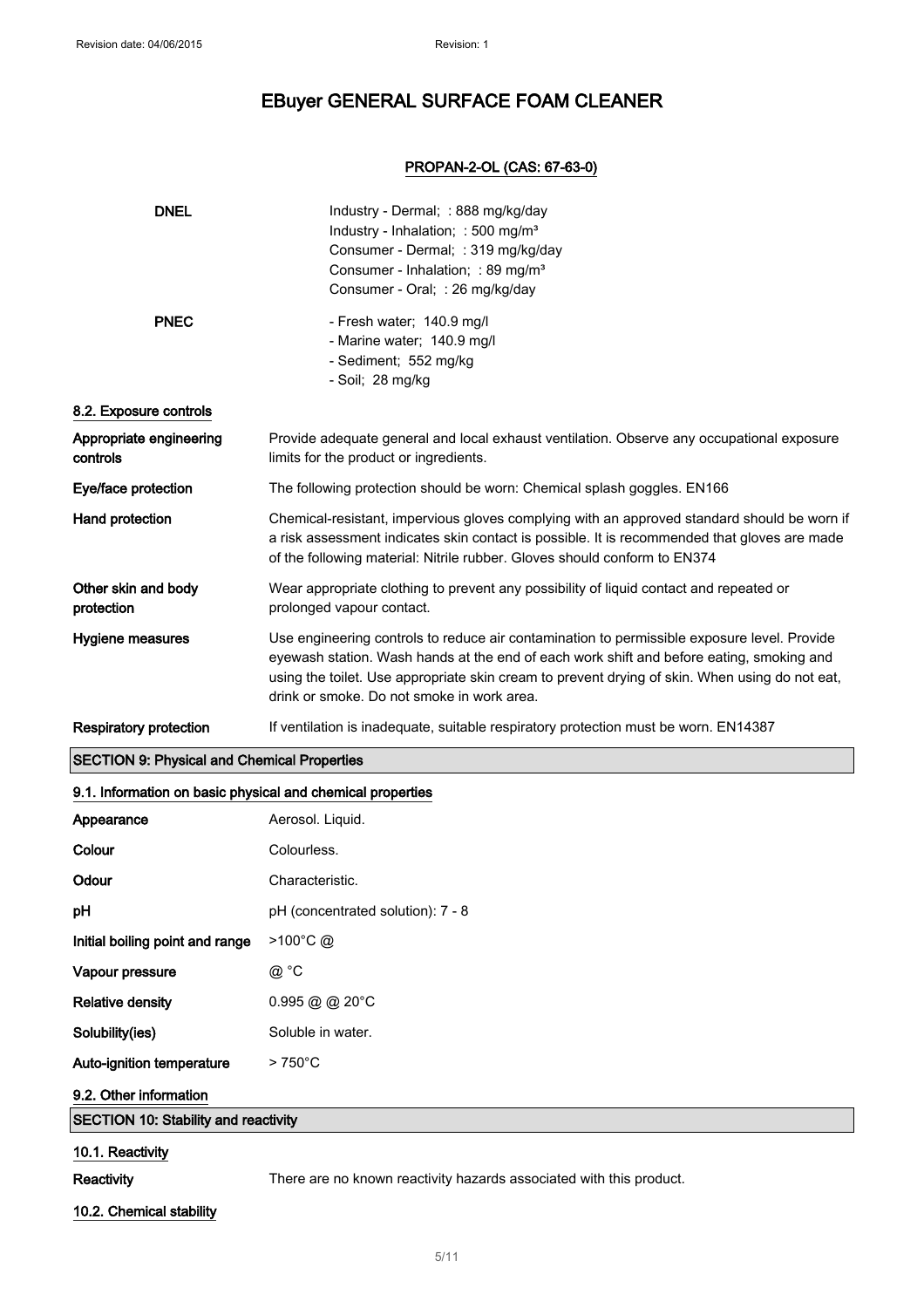| <b>Stability</b>                                                      |                                                                                                                                                                              |                                                                                                                                                       | Stable at normal ambient temperatures and when used as recommended.                                                 |  |
|-----------------------------------------------------------------------|------------------------------------------------------------------------------------------------------------------------------------------------------------------------------|-------------------------------------------------------------------------------------------------------------------------------------------------------|---------------------------------------------------------------------------------------------------------------------|--|
|                                                                       | 10.3. Possibility of hazardous reactions                                                                                                                                     |                                                                                                                                                       |                                                                                                                     |  |
| Possibility of hazardous<br>reactions                                 |                                                                                                                                                                              |                                                                                                                                                       | Not available. Will not polymerise.                                                                                 |  |
|                                                                       | 10.4. Conditions to avoid                                                                                                                                                    |                                                                                                                                                       |                                                                                                                     |  |
| <b>Conditions to avoid</b>                                            |                                                                                                                                                                              |                                                                                                                                                       | Avoid heat, flames and other sources of ignition. Avoid contact with acids and alkalis.                             |  |
|                                                                       | 10.5. Incompatible materials                                                                                                                                                 |                                                                                                                                                       |                                                                                                                     |  |
| Materials to avoid                                                    |                                                                                                                                                                              |                                                                                                                                                       | No specific material or group of materials is likely to react with the product to produce a<br>hazardous situation. |  |
|                                                                       | 10.6. Hazardous decomposition products                                                                                                                                       |                                                                                                                                                       |                                                                                                                     |  |
| products                                                              | Hazardous decomposition                                                                                                                                                      | Thermal decomposition or combustion products may include the following substances:<br>Carbon monoxide (CO). Hydrogen fluoride (HF). Carbonyl fluoride |                                                                                                                     |  |
|                                                                       | <b>SECTION 11: Toxicological information</b>                                                                                                                                 |                                                                                                                                                       |                                                                                                                     |  |
| 11.1. Information on toxicological effects                            |                                                                                                                                                                              |                                                                                                                                                       |                                                                                                                     |  |
| Other health effects                                                  |                                                                                                                                                                              |                                                                                                                                                       | There is no evidence that the product can cause cancer.                                                             |  |
|                                                                       | Acute toxicity - oral<br>ATE oral (mg/kg)<br>153,803.87                                                                                                                      |                                                                                                                                                       |                                                                                                                     |  |
| Acute toxicity - dermal                                               |                                                                                                                                                                              |                                                                                                                                                       |                                                                                                                     |  |
| ATE dermal (mg/kg)                                                    |                                                                                                                                                                              | 96,898.2                                                                                                                                              |                                                                                                                     |  |
| Acute toxicity - inhalation<br>ATE inhalation (vapours mg/l)<br>66.07 |                                                                                                                                                                              |                                                                                                                                                       |                                                                                                                     |  |
| <b>General information</b>                                            |                                                                                                                                                                              |                                                                                                                                                       | No specific health hazards known.                                                                                   |  |
| Inhalation                                                            | Gas or vapour in high concentrations may irritate the respiratory system. Symptoms following<br>overexposure may include the following: Headache. Fatigue. Nausea, vomiting. |                                                                                                                                                       |                                                                                                                     |  |
| Toxicological information on ingredients.                             |                                                                                                                                                                              |                                                                                                                                                       |                                                                                                                     |  |
|                                                                       |                                                                                                                                                                              |                                                                                                                                                       | PROPAN-2-OL                                                                                                         |  |
| Acute toxicity - oral                                                 |                                                                                                                                                                              |                                                                                                                                                       |                                                                                                                     |  |
|                                                                       | Acute toxicity oral (LD <sub>50</sub><br>mg/kg)                                                                                                                              |                                                                                                                                                       | 4,700.0                                                                                                             |  |
|                                                                       | <b>Species</b>                                                                                                                                                               |                                                                                                                                                       | Rat                                                                                                                 |  |
|                                                                       | ATE oral (mg/kg)                                                                                                                                                             |                                                                                                                                                       | 4,700.0                                                                                                             |  |
|                                                                       | Acute toxicity - dermal                                                                                                                                                      |                                                                                                                                                       |                                                                                                                     |  |
|                                                                       | Acute toxicity dermal (LD <sub>50</sub> 12,800<br>mg/kg)                                                                                                                     |                                                                                                                                                       |                                                                                                                     |  |
|                                                                       | <b>Species</b>                                                                                                                                                               |                                                                                                                                                       | Rabbit                                                                                                              |  |

Acute toxicity - inhalation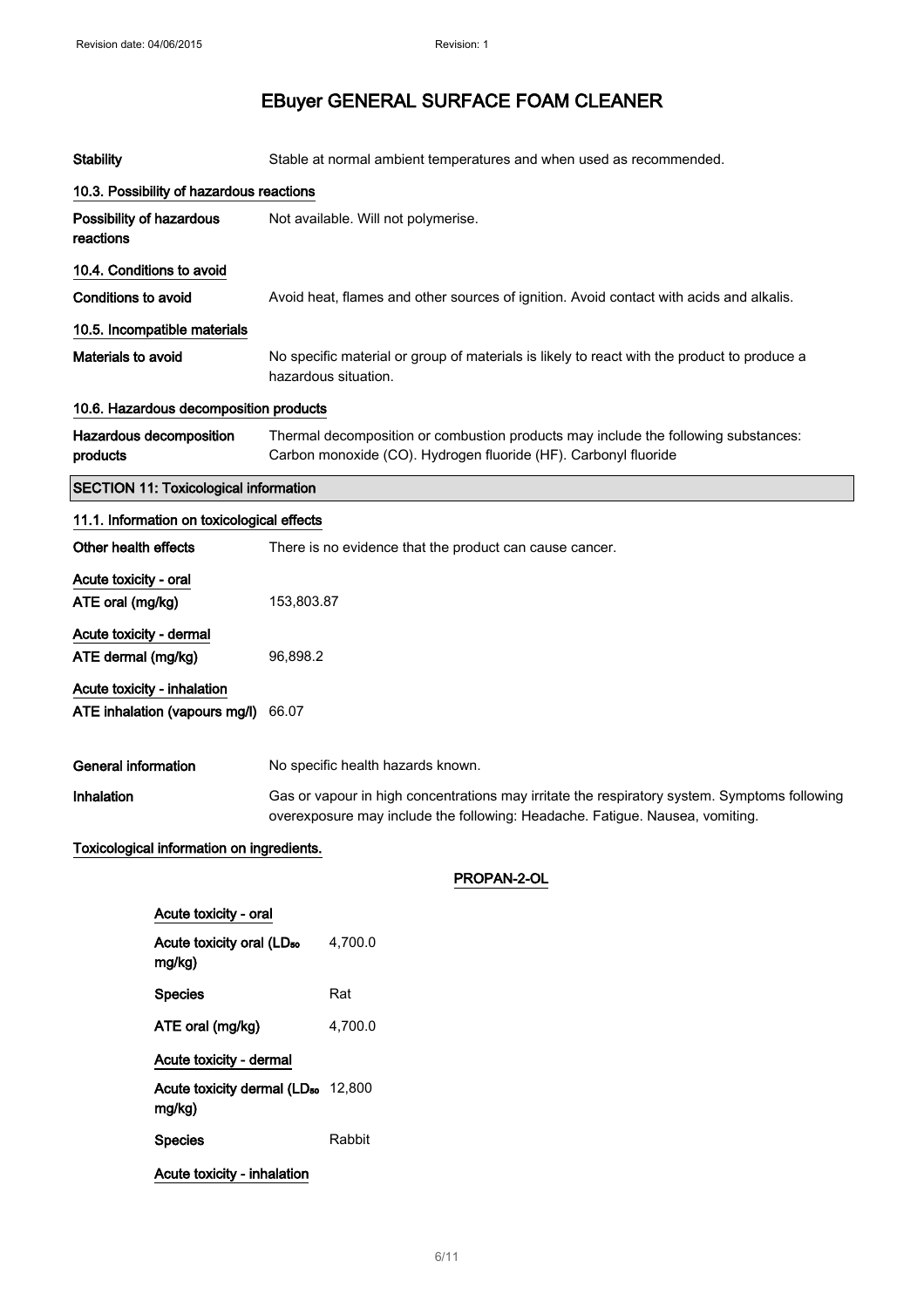| Acute toxicity inhalation<br>(LC <sub>50</sub> vapours mg/l) | 46.5                                                                                                                                                                                                                                                       |
|--------------------------------------------------------------|------------------------------------------------------------------------------------------------------------------------------------------------------------------------------------------------------------------------------------------------------------|
| <b>Species</b>                                               | Rat                                                                                                                                                                                                                                                        |
| ATE inhalation (vapours<br>mg/l)                             | 46.5                                                                                                                                                                                                                                                       |
|                                                              |                                                                                                                                                                                                                                                            |
| <b>Inhalation</b>                                            | Vapours may cause headache, fatigue, dizziness and nausea.                                                                                                                                                                                                 |
| Eye contact                                                  | Irritating to eyes.                                                                                                                                                                                                                                        |
| Acute and chronic health<br>hazards                          | Irritation of eyes and mucous membranes. Narcotic effect. Central nervous system<br>depression.                                                                                                                                                            |
| Route of entry                                               | Skin and/or eye contact Skin absorption Ingestion                                                                                                                                                                                                          |
| Target organs                                                | Central nervous system Eyes Skin Respiratory system, lungs                                                                                                                                                                                                 |
| <b>Medical symptoms</b>                                      | Irritation of eyes and mucous membranes. Dilated pupils. Rhinitis (inflammation of<br>the nasal mucous membranes). General respiratory distress, unproductive cough.<br>Central nervous system depression. Drowsiness, dizziness, disorientation, vertigo. |
|                                                              |                                                                                                                                                                                                                                                            |

#### 2-BUTOXYETHANOL

| Acute toxicity - oral                                               |         |
|---------------------------------------------------------------------|---------|
| Acute toxicity oral (LD <sub>50</sub><br>mg/kg)                     | 1,746.0 |
| <b>Species</b>                                                      | Rat     |
| ATE oral (mg/kg)                                                    | 1.746.0 |
| Acute toxicity - dermal                                             |         |
| Acute toxicity dermal ( $LD_{50}$ 6,411.0<br>mg/kg)                 |         |
|                                                                     |         |
| <b>Species</b>                                                      | Rabbit  |
| ATE dermal (mg/kg)                                                  | 1,100   |
| Acute toxicity - inhalation                                         |         |
| <b>Acute toxicity inhalation</b><br>(LC <sub>so</sub> vapours mg/l) | 0.75    |
| <b>Species</b>                                                      | Rat     |

#### SECTION 12: Ecological Information

Ecotoxicity Not regarded as dangerous for the environment.

#### 12.1. Toxicity

Ecological information on ingredients.

#### PROPAN-2-OL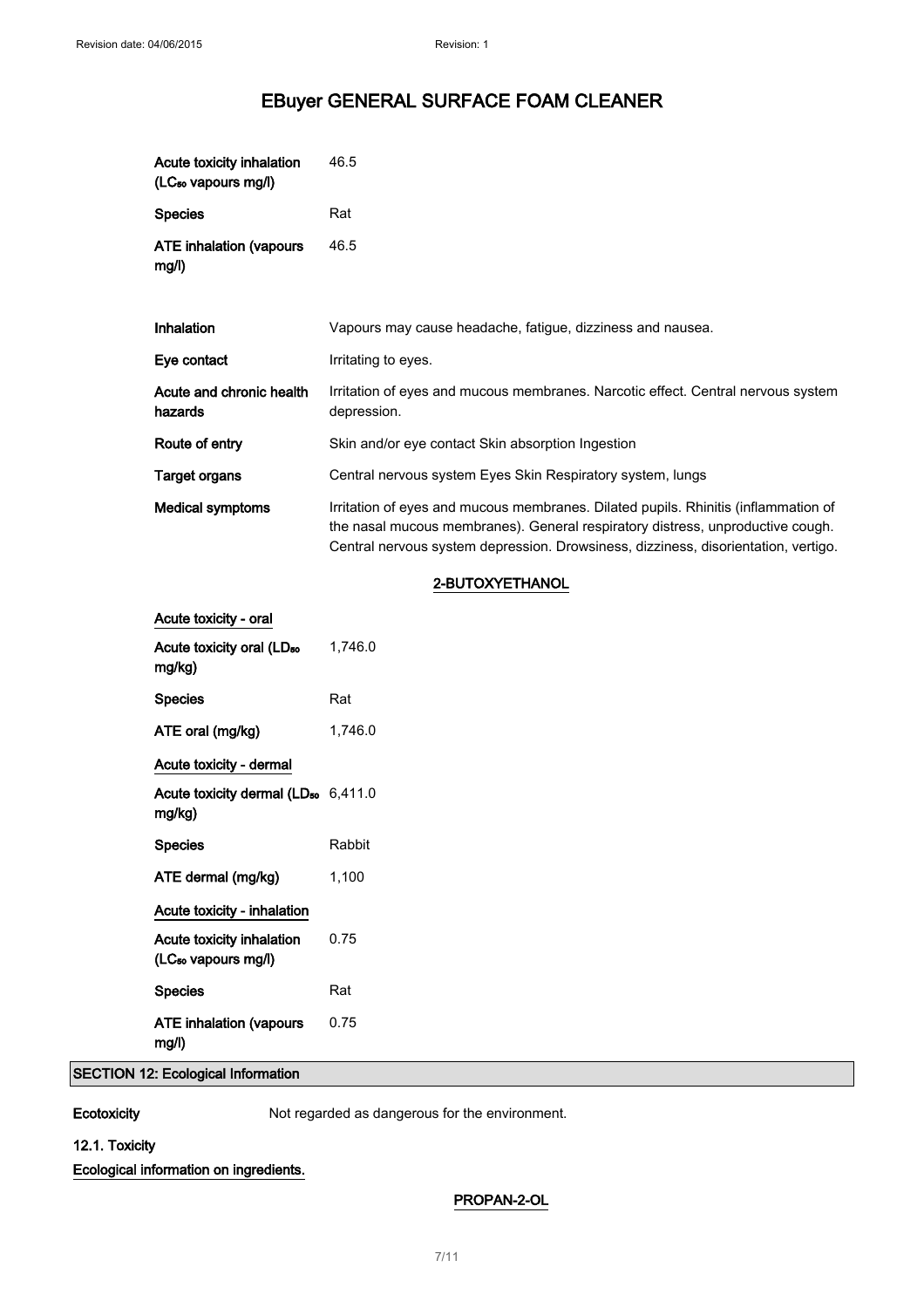| Acute toxicity - fish                     | LC50, 96 hours, 96 hours: 9640 mg/l, Pimephales promelas (Fat-head Minnow)   |
|-------------------------------------------|------------------------------------------------------------------------------|
| Acute toxicity - aquatic<br>invertebrates | EC <sub>50</sub> , 48 hours, 48 hours: 13299 mg/l, Daphnia magna             |
| Acute toxicity - aquatic<br>plants        | EC <sub>50</sub> , 72 hours, 72 hours: > 1.000 mg/l, Scenedesmus subspicatus |
| Acute toxicity -<br>microorganisms        | $EC_{50}$ , $\geq$ > 1.000 mg/l, Activated sludge                            |

#### DISTILLATES (PETROLEUM), HYDROTREATED LIGHT; KEROSINE - UNSPECIFIED

| Acute toxicity - fish                     | $LC_{50}$ , 96 hours: $>1000$ mg/l, Fish              |
|-------------------------------------------|-------------------------------------------------------|
| Acute toxicity - aquatic<br>invertebrates | EC <sub>50</sub> , 48 hours: >250 mg/l, Daphnia magna |
| Acute toxicity - aquatic<br>plants        | IC <sub>50</sub> , 72 hours: 20 mg/l, Algae           |

#### 2-BUTOXYETHANOL

| Acute toxicity - fish                     | LC <sub>50</sub> , 96 hours: 1700 mg/l, Fish           |
|-------------------------------------------|--------------------------------------------------------|
| Acute toxicity - aquatic<br>invertebrates | EC <sub>50</sub> , 48 hours: >1000 mg/l, Daphnia magna |
| Acute toxicity - aquatic<br>plants        | IC <sub>50</sub> , 72 hours: 500 mg/l, Algae           |

#### 12.2. Persistence and degradability

Persistence and degradability There are no data on the degradability of this product.

#### Ecological information on ingredients.

#### PROPAN-2-OL

| Persistence and | The product is readily biodegradable. |
|-----------------|---------------------------------------|
| degradability   |                                       |

12.3. Bioaccumulative potential

Bioaccumulative potential No data available on bioaccumulation.

Ecological information on ingredients.

#### PROPAN-2-OL

Bioaccumulative potential The product does not contain any substances expected to be bioaccumulating.

12.4. Mobility in soil

Mobility The product contains volatile organic compounds (VOCs) which will evaporate easily from all surfaces.

#### 12.5. Results of PBT and vPvB assessment

Results of PBT and vPvB assessment This product does not contain any substances classified as PBT or vPvB.

Ecological information on ingredients.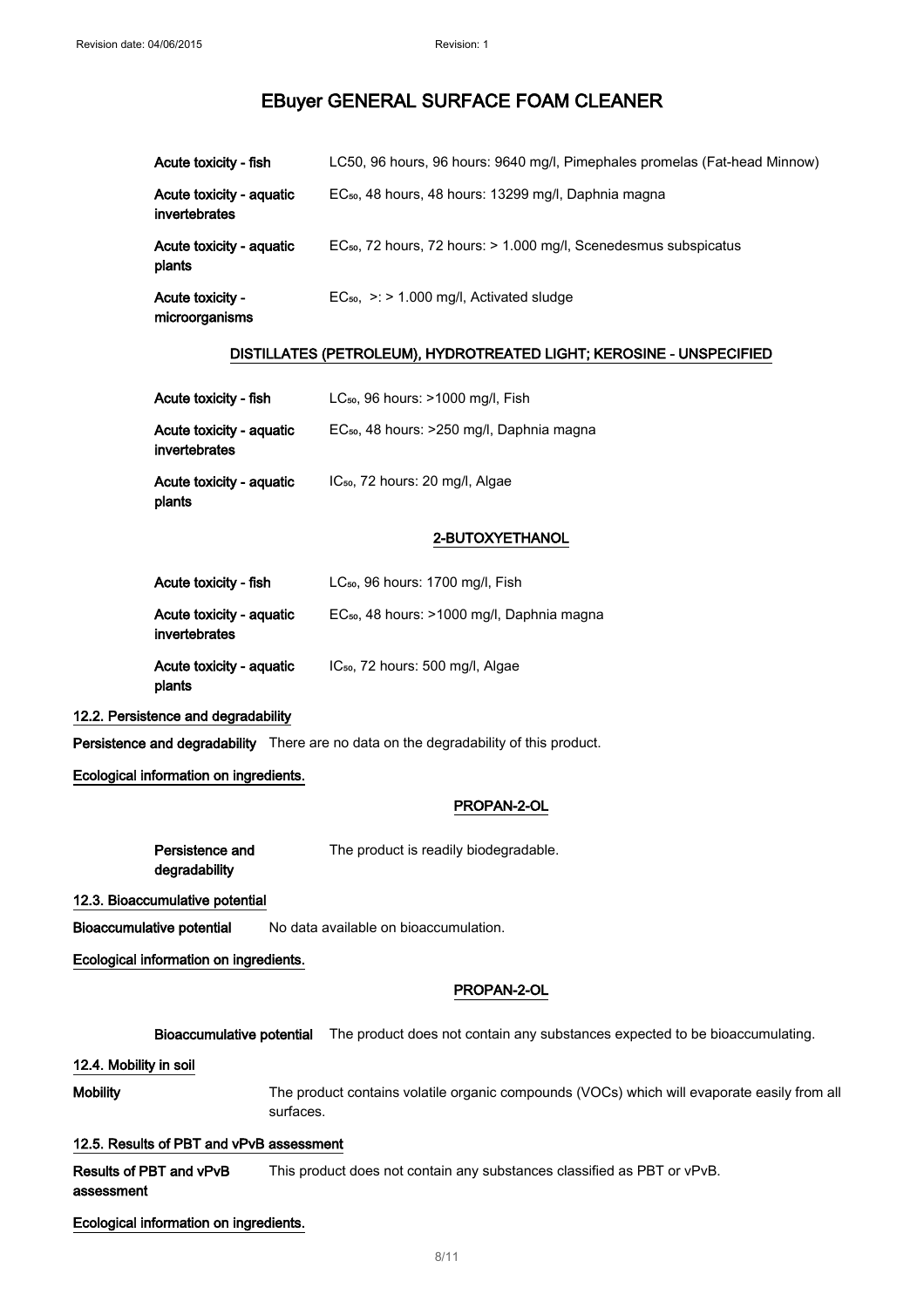#### PROPAN-2-OL

Results of PBT and vPvB This product does not contain any substances classified as PBT or vPvB. assessment

| 12.6. Other adverse effects                |                                                                                                                                                                                                                                                                                                                                                                                                                                                              |  |  |
|--------------------------------------------|--------------------------------------------------------------------------------------------------------------------------------------------------------------------------------------------------------------------------------------------------------------------------------------------------------------------------------------------------------------------------------------------------------------------------------------------------------------|--|--|
| Other adverse effects                      | Not available.                                                                                                                                                                                                                                                                                                                                                                                                                                               |  |  |
| <b>SECTION 13: Disposal considerations</b> |                                                                                                                                                                                                                                                                                                                                                                                                                                                              |  |  |
| 13.1. Waste treatment methods              |                                                                                                                                                                                                                                                                                                                                                                                                                                                              |  |  |
| <b>General information</b>                 | Do not puncture or incinerate, even when empty.                                                                                                                                                                                                                                                                                                                                                                                                              |  |  |
| <b>Disposal methods</b>                    | Empty containers must not be punctured or incinerated because of the risk of an explosion.<br>Dispose of waste to licensed waste disposal site in accordance with the requirements of the<br>local Waste Disposal Authority.                                                                                                                                                                                                                                 |  |  |
| <b>SECTION 14: Transport information</b>   |                                                                                                                                                                                                                                                                                                                                                                                                                                                              |  |  |
| General                                    | This product is packed in accordance with the Limited Quantity Provisions of CDGCPL2, ADR<br>and IMDG. These provisions allow transport of aerosols of less than 1litre packed in cartons<br>of less than 30kg gross to be exempt from control providing that they are labelled in<br>accordance with the requirements of these regulations to show that they are being transported<br>as Limited Quantities. Aerosols not so packed must show the following |  |  |
| 14.1. UN number                            |                                                                                                                                                                                                                                                                                                                                                                                                                                                              |  |  |
| UN No. (ADR/RID)                           | 1950                                                                                                                                                                                                                                                                                                                                                                                                                                                         |  |  |
| UN No. (IMDG)                              | 1950                                                                                                                                                                                                                                                                                                                                                                                                                                                         |  |  |
| UN No. (ICAO)                              | 1950                                                                                                                                                                                                                                                                                                                                                                                                                                                         |  |  |
| 14.2. UN proper shipping name              |                                                                                                                                                                                                                                                                                                                                                                                                                                                              |  |  |
| Proper shipping name<br>(ADR/RID)          | <b>AEROSOLS</b>                                                                                                                                                                                                                                                                                                                                                                                                                                              |  |  |
| Proper shipping name<br>(IMDG)             | <b>AEROSOLS</b>                                                                                                                                                                                                                                                                                                                                                                                                                                              |  |  |
| Proper shipping name (ICAO) AEROSOLS       |                                                                                                                                                                                                                                                                                                                                                                                                                                                              |  |  |
| Proper shipping name (ADN) AEROSOLS        |                                                                                                                                                                                                                                                                                                                                                                                                                                                              |  |  |
| 14.3. Transport hazard class(es)           |                                                                                                                                                                                                                                                                                                                                                                                                                                                              |  |  |
| <b>ADR/RID class</b>                       | 2.2                                                                                                                                                                                                                                                                                                                                                                                                                                                          |  |  |
| <b>ADR/RID label</b>                       | 2.2                                                                                                                                                                                                                                                                                                                                                                                                                                                          |  |  |
| <b>IMDG class</b>                          | 2.2                                                                                                                                                                                                                                                                                                                                                                                                                                                          |  |  |
| ICAO class/division                        | 2.2                                                                                                                                                                                                                                                                                                                                                                                                                                                          |  |  |
| <b>Transport labels</b>                    |                                                                                                                                                                                                                                                                                                                                                                                                                                                              |  |  |
| 14.4. Packing group                        |                                                                                                                                                                                                                                                                                                                                                                                                                                                              |  |  |
| ADR/RID packing group                      | Not Applicable                                                                                                                                                                                                                                                                                                                                                                                                                                               |  |  |
| <b>IMDG packing group</b>                  | Not Applicable                                                                                                                                                                                                                                                                                                                                                                                                                                               |  |  |
| ICAO packing group                         | Not Applicable                                                                                                                                                                                                                                                                                                                                                                                                                                               |  |  |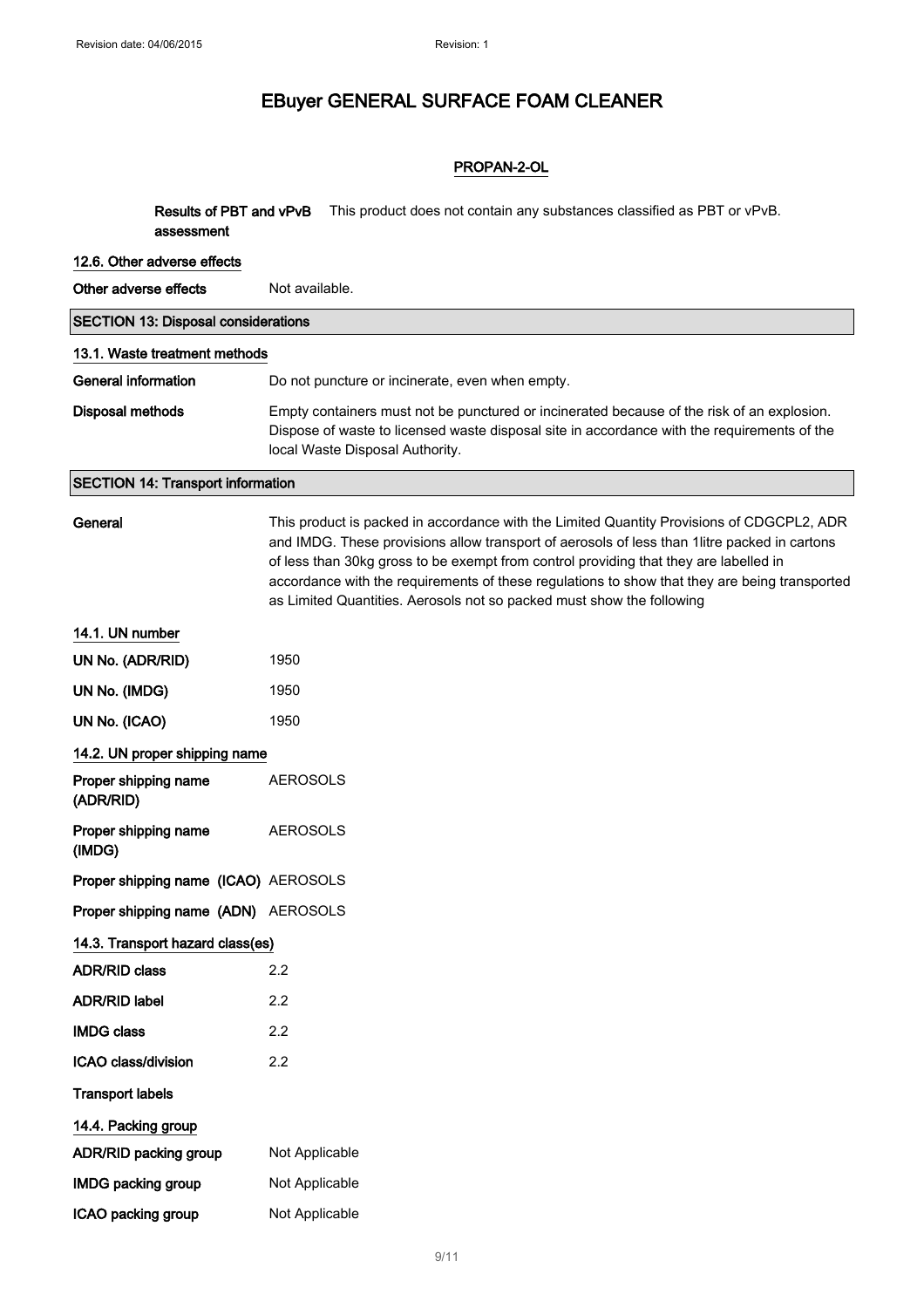#### 14.5. Environmental hazards

Environmentally hazardous substance/marine pollutant

No.

14.6. Special precautions for user

EmS F-D; S-U

14.7. Transport in bulk according to Annex II of MARPOL73/78 and the IBC Code

**Transport in bulk according to** Not relevant. Annex II of MARPOL 73/78 and the IBC Code

SECTION 15: Regulatory information

| 15.1. Safety, health and environmental regulations/legislation specific for the substance or mixture |                                                                                                                                                                                                                                                                                                                                                                                                                                                                                                                                                                                                                                                                                                            |  |
|------------------------------------------------------------------------------------------------------|------------------------------------------------------------------------------------------------------------------------------------------------------------------------------------------------------------------------------------------------------------------------------------------------------------------------------------------------------------------------------------------------------------------------------------------------------------------------------------------------------------------------------------------------------------------------------------------------------------------------------------------------------------------------------------------------------------|--|
| National regulations                                                                                 | The Chemicals (Hazard Information and Packaging for Supply) Regulations 2009 (SI 2009<br>No. 716).<br>The Control of Substances Hazardous to Health Regulations 2002 (SI 2002 No. 2677) (as                                                                                                                                                                                                                                                                                                                                                                                                                                                                                                                |  |
|                                                                                                      | amended).                                                                                                                                                                                                                                                                                                                                                                                                                                                                                                                                                                                                                                                                                                  |  |
|                                                                                                      | Rivers (Prevention of Pollution) Act 1961.                                                                                                                                                                                                                                                                                                                                                                                                                                                                                                                                                                                                                                                                 |  |
|                                                                                                      | Control of Pollution (Special Waste) Regulations 1980 (as amended).                                                                                                                                                                                                                                                                                                                                                                                                                                                                                                                                                                                                                                        |  |
| <b>EU</b> legislation                                                                                | System of specific information relating to Dangerous Preparations. 2001/58/EC.<br>Dangerous Preparations Directive 1999/45/EC.<br>Dangerous Substances Directive 67/548/EEC.<br>Commission Directive 2000/39/EC of 8 June 2000 establishing a first list of indicative<br>occupational exposure limit values in implementation of Council Directive 98/24/EC on the<br>protection of the health and safety of workers from the risks related to chemical agents at<br>work (as amended).<br>Regulation (EC) No 1907/2006 of the European Parliament and of the Council of 18<br>December 2006 concerning the Registration, Evaluation, Authorisation and Restriction of<br>Chemicals (REACH) (as amended). |  |
| Guidance                                                                                             | Workplace Exposure Limits EH40.                                                                                                                                                                                                                                                                                                                                                                                                                                                                                                                                                                                                                                                                            |  |
|                                                                                                      | Approved Classification and Labelling Guide (Sixth edition) L131.                                                                                                                                                                                                                                                                                                                                                                                                                                                                                                                                                                                                                                          |  |
| <b>Authorisations (Title VII</b><br><b>Regulation 1907/2006)</b>                                     | No specific authorisations are known for this product.                                                                                                                                                                                                                                                                                                                                                                                                                                                                                                                                                                                                                                                     |  |
| <b>Restrictions (Title VIII</b><br><b>Regulation 1907/2006)</b>                                      | No specific restrictions on use are known for this product.                                                                                                                                                                                                                                                                                                                                                                                                                                                                                                                                                                                                                                                |  |

#### 15.2. Chemical safety assessment

SECTION 16: Other information

| <b>Revision comments</b> | Revised in accordance with CHIP3 and EU Directives 1999/45/EC and 2001/58/EC |
|--------------------------|------------------------------------------------------------------------------|
| <b>Issued by</b>         | David Bray                                                                   |
| <b>Revision date</b>     | 04/06/2015                                                                   |
| Revision                 | 1                                                                            |
| SDS number               | 13771                                                                        |